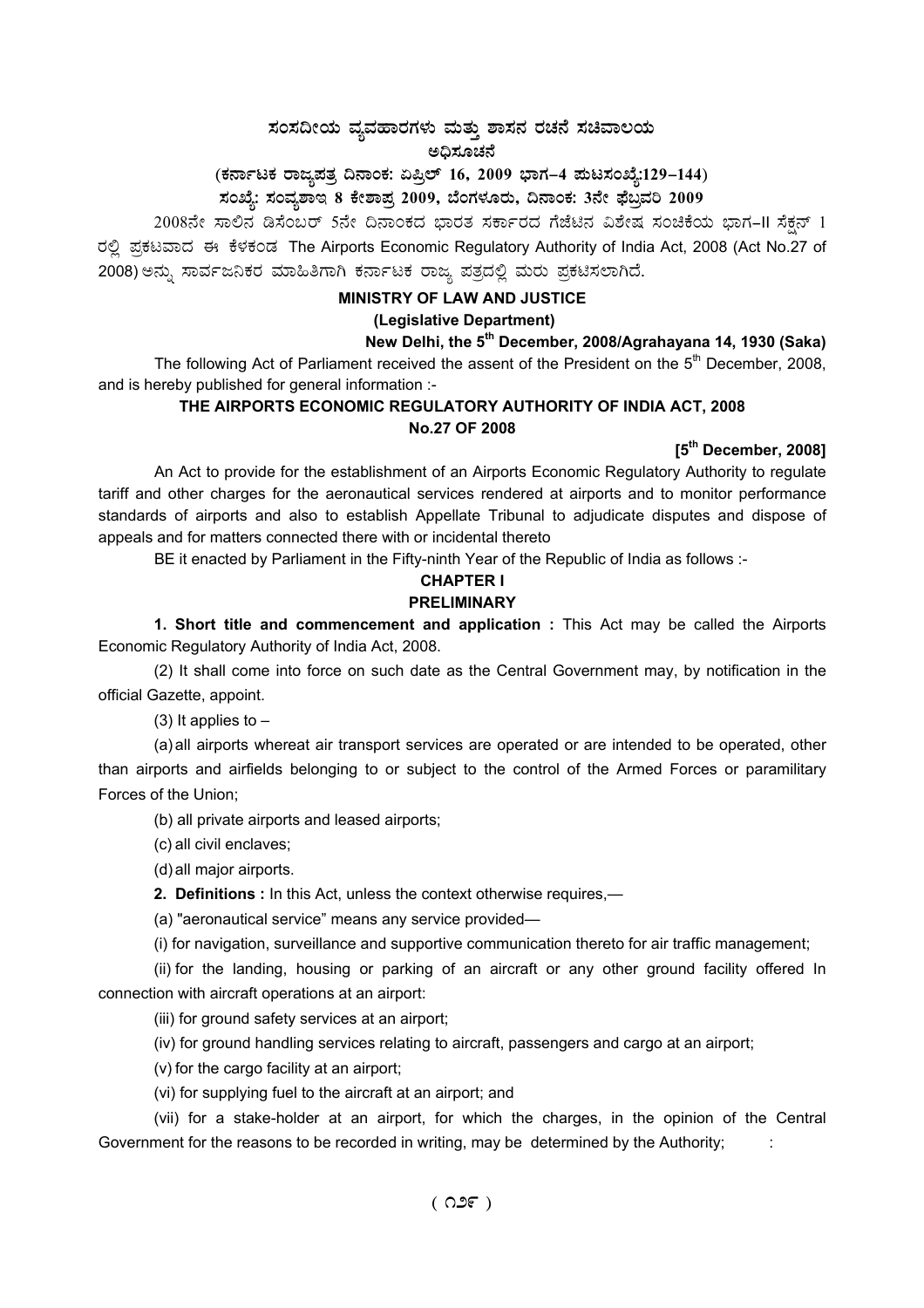(b) "airport" means a landing and taking off area for aircrafts, usually with runways and aircraft maintenance and passenger facilities and includes an aerodrome as defined in clause (2) of section 2 of the Aircraft Act, 1934; (22 of 1934)

(c) "airport user" means any person availing of passenger or cargo facilities at an airport;

 (d) "Appellate Tribunal", means the Airports Economic Regulatory Authority Appellate Tribunal established under section 17:

 (e) "Authority" means the Airports Economic Regulatory Authority established under sub - section (i) of section 3;

 (f) "civil enclave" means an area, if any, allotted at an airport belonging to any armed force of the Union, for use by persons availing of any air transport services from such airport or for the handling of baggage or cargo by such service, and includes land comprising of any building and structure on such area;

 (g) "Chairperson" means the Chairperson of the Authority appointed under sub section (2) of section 4,

 (h) "leased airport" means an airport in respect of which a lease has been made under section 12A of the Airports Authority of India Act, 1994 (55 of 1994);

 (i) "major airport" means any airport which has, or is designated to have, annual passenger throughput in excess of one and a half million or any other airport as the Central Government may, by notification, specify as such;

(j) "Member" means a Member of the Authority and includes the Chairperson;

(k) "prescribed" means prescribed by rules made under this Act;

 (l) "private airport" has the same meaning as assigned to it in clause (nn) of section 2 of the Airports Authority of India Act, 1994 (55 of 1994);

(m) "regulations" means regulations made by the Authority under this Act;

 (n) "service provider" means any person who provides aeronautical services and is eligible to levy and charge user development fees from the embarking passengers at any airport and includes the authority which manages the airport;

 (o) "stake-holder" includes a licensee of an airport, airlines operating thereat, a person who provides aeronautical services, and any association of individuals, which in the opinion of the Authority, represents the passenger or cargo facility users;

 (p) words and expressions used but not defined in this Act and defined in the Airports Authority of India Act, 1994 shall have the same meanings respectively assigned to them in that Act.

### **CHAPTER II**

## **THE AIRPORTS ECONOMIC REGULATORY AUTHORITY**

 **3. Establishment of Authority :** (1) The Central Government shall, within three months from the date of commencement of this Act, by notification in the Official Gazette, establish an Authority, to be known as the Airports Economic Regulatory Authority, to exercise the powers conferred on, and the functions assigned to it, by or under this Act.

 (2) The Authority shall be a body corporate by the name aforesaid, having perpetual succession and a common seal, with power to acquire, hold and dispose of property, both movable and immovable, and to contract and shall, by the said name, sue or be sued.

 (3) The head office of the Authority shall be at such place as the Central Government may, by notification in the Official Gazette, specify.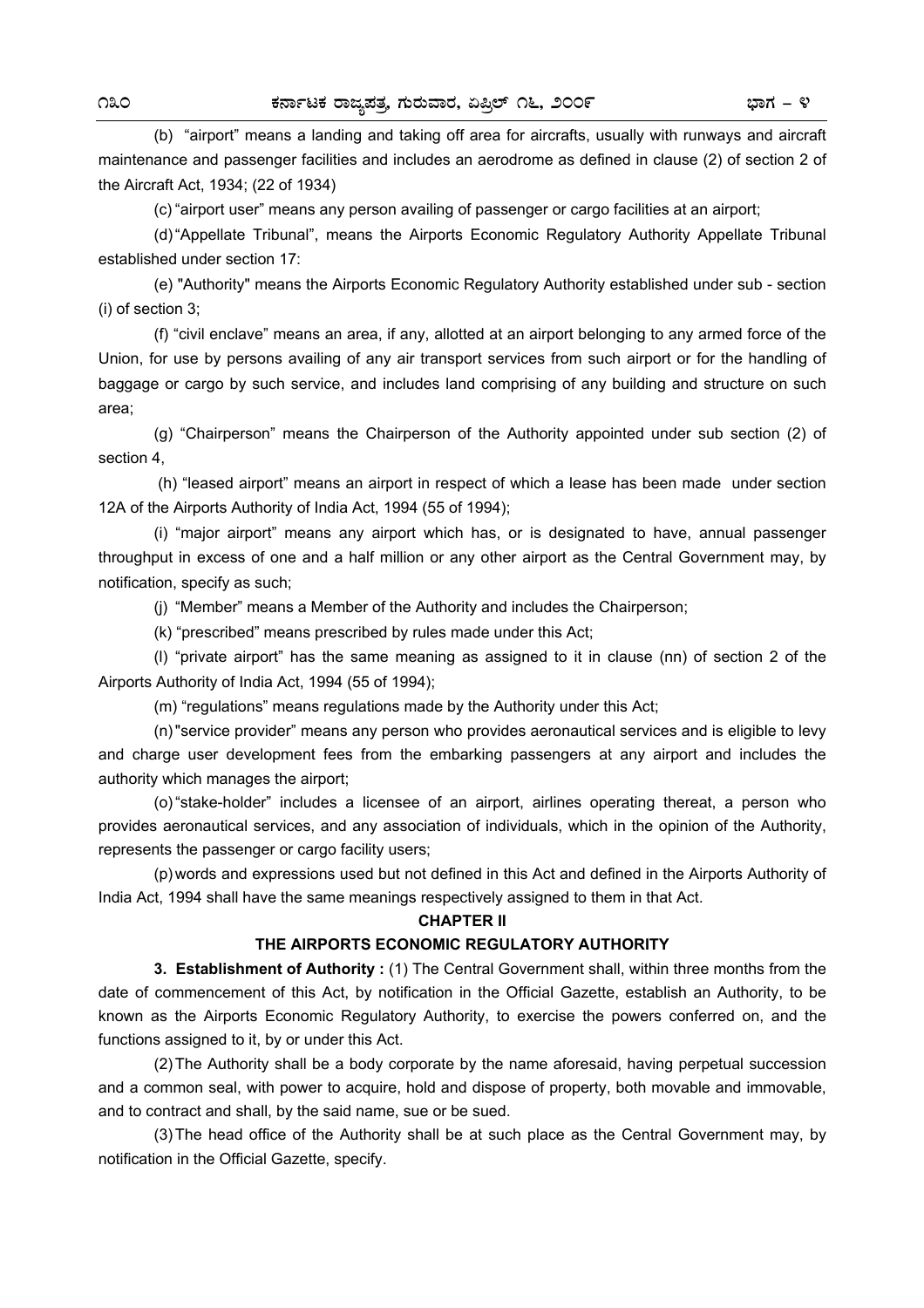**4.Composition of Authority :** (1) The Authority shall consist of a Chairperson and two other Members to be appointed by the Central Government:

 Provided that whenever the Authority is deciding a matter involving a civil enclave in a defence airfield, there shall be an additional Member, not below the rank of Additional Secretary to the Government of India, to be nominated by the Ministry of Defence.

 (2) The Chairperson and Members of the Authority shall be appointed by the Central Government from amongst persons of ability and integrity having adequate knowledge of, and professional experience in, aviation, economics, law, commerce or consumer affairs:

 Provided that a person who is or has been in the service of Government shall not be appointed as a Member unless such person has held the post of Secretary or Additional Secretary to the Government of India or any equivalent post in the Central or State Government for a total period of not less than three years;

(3) The Chairperson and other Members shall be whole-time Members.

(4) The Chairperson or other Members shall not hold any other office.

(5) The Chairperson shall be the Chief Executive of the Authority.

 (6) The Chairperson and other Members of the Authority shall be appointed by the Central Government on the recommendation of Selection Committee referred to in section 5.

 **5. Constitution of Selection Committee to recommend Members :** (1) The Central Government shall, for the purpose of sub-section (6) of section 4 constitute a Selection Committee consisting of the following, namely:—

| (a) Cabinet Secretary | - Chairman; |
|-----------------------|-------------|
|                       |             |

(b) Secretary, in the Ministry of Civil Aviation - Member;

(c) Secretary, Department of Legal Affairs in the Ministry of Law and Justice - Member;.

(d) Secretary, in the Ministry of Defence  $\blacksquare$  - Member;

(e) One expert to be nominated by the Ministry of Civil Aviation **- Member.** 

 (2) The Central Government shall within one month from the date of occurrence of any vacancy by reason of death, resignation or removal of the Chairperson or a Member and six months before the superannuation or end of tenure of the Chairperson or any Member, make a reference to the Selection Committee for filling up of the vacancy.

 (3) The Selection Committee shall finalise the selection of the Chairperson and Members within one month from the date on which the reference is made to it.

 (4) The Selection Committee shall recommend a panel of two names for every vacancy referred to it.

 (5) Before recommending any person for appointment as a Chairperson or other Member of the Authority, the Selection Committee shall satisfy itself that such person does not have any financial or other interest which is likely to affect prejudicially his functions a Member

 (6) No appointment of the Chairperson or other Member shall be invalid merely by reason of any vacancy in the Selection Committee,

 **6. Terms of office and other conditions of service, etc., of Chairperson and Members :** (1) The Chairperson and other Members, shall hold office, as such, for a term of five years from the date on which he enters upon his office, but shall not be eligible for re-appointment: '

Provided that no Chairperson or other Member shall hold office, as such, after he attains —

(a) In the case of the Chairperson, the age of sixty-five years; and

(b) In the Case of any other Member, the age of sixty-two years.

**Explanation.-** For the purposes of this sub-section, a Member may be appointed as Chairperson of the Authority, but a person, who has been the Chairperson shall not be eligible for appointment as a

- 
- 
- 
- 
- 
- 
-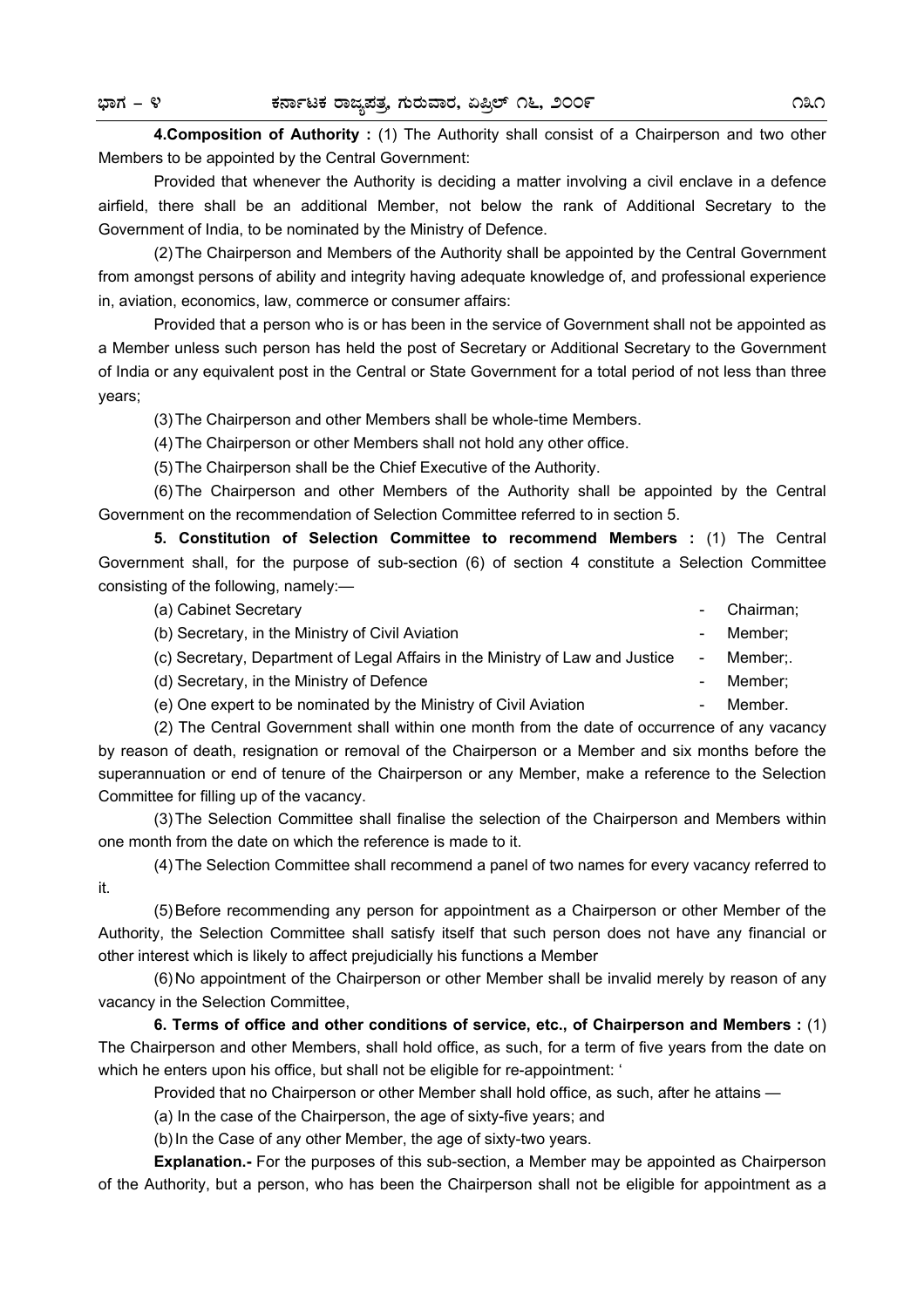### Member,

 (2) The salary and allowances payable to, and the other terms and conditions of service of, the Chairperson and other Members shall be such as may be prescribed.

 (3) The salary, allowances and other conditions of service of the Chairperson and other Members shall not be varied to their disadvantage after their appointment.

 (4) Notwithstanding anything contained in sub - section (1), the Chairperson or any Member may,—

(a) relinquish his office by giving, in writing to the Central Government, a notice of not less than three months; or

(b) be removed from his office in accordance with the provisions of section 8.

(5) The Chairperson or any Member ceasing to hold office, as such, shall—

 (a) be ineligible for further employment under the Central Government or any State Government for a period of two years from the date he ceases to hold such office;

 (b) not accept any commercial employment including private for a period of two years from the date he ceases to hold such office; or

(c) not represent any person before the Authority in any other manner.

**Explanation.-** For the purposes of this sub – section-

 (a) "employment under the Central Government or State Government" includes employment under any local or other authority within the territory of India or under 'the control of the Central Government or State Government or under any corporation or society owned or controlled by the Government.

 (b) "commercial employment" means employment in any capacity under, or agency of, a person engaged in trading, commercial, industrial or financial business in any field and includes also a director of a company or partner of a firm and It also includes setting up practice either independently or as partner of a firm or as an adviser or a consultant.

 **7. Power of Chairperson :** The Chairperson shall have powers of general superintendence and directions in the conduct of the affairs of the Authority and he shall, in addition to presiding over the meetings of the Authority, exercise and discharge such powers and functions of the Authority and shall discharge such other powers and functions as may be prescribed.

 **8. Removal and suspension of Members :** (1) The Central Government may, by order, remove from office the Chairperson or other Member, if the Chairperson or such other Member, as the case may be,—

(a) has been adjudged an insolvent; or

 (b) has been convicted of an offence which, in the opinion of the Central Government, involves moral turpitude; or

(c) has become physically or mentally incapable of acting as a Member; or

 (d) has acquired such financial or other interest, as is likely to affect prejudicially his functions as a Member; or

 (e) has so abused his position, as to render his continuance in office prejudicial to the public interest; or

(f) has engaged at any time during his term of office in any other employment.

 (2) The Chairperson or any other Member shall not be removed from his office except by an order of the Central Government on the ground of his proved misbehavior or incapacity after the Central Government, has, on an inquiry, held in accordance with the procedure prescribed in this behalf by the Central Government, come to the conclusion that the Member ought on any such ground to be removed

 (3) The Central Government may suspend any Member in respect of whom an inquiry under subsection (2) is being initiated or pending until the Central Government has passed an order on receipt of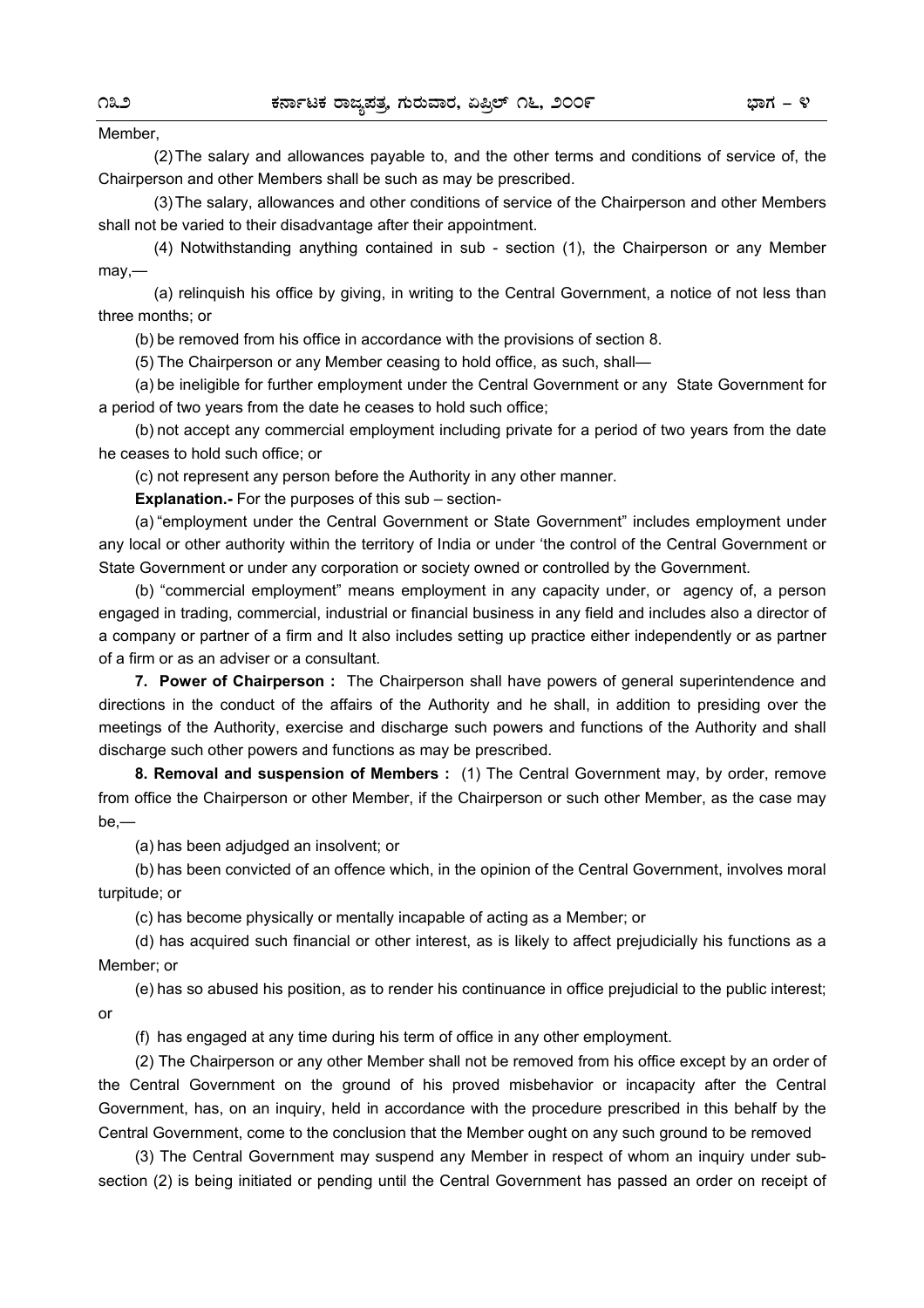### the report of the inquiry

 **9. Appointment of Secretary. experts, professionals and officers and other employees of Authority. :** (1) The Central Government may appoint a Secretary to discharge his functions under this Act.

(2) The Authority may appoint such officers and other employees as it considers necessary for the efficient discharge of its functions under this Act.

 (3) The salaries and allowances payable to and other terms and conditions of service of the Secretary and officers and other employees of the Authority and the number of such officers and other employees shall be such as may be prescribed.

 (4) The Authority may engage, in accordance with the procedure specified by regulations such number of experts and professionals of integrity and outstanding ability, who have special knowledge of, and experience in, economics, law, business or such other disciplines related to aviation as it deems necessary to assist the Authority in the discharge of its functions under this Act.

 **10. Meetings :** (1) The Authority shall meet at such places and times and shall observe such rules of procedure in regard to the transaction of business at its meetings (including the quorum at its meetings), as may be determined by regulations.

(2) The Chairperson shall preside at the meeting of the Authority and if for any reason the Chairperson is unable to attend a meeting of the Authority, any other Member chosen by the members present from amongst themselves at the meeting shall preside at the meeting.

 (3)AlI questions which come up before any meeting of the Authority shall be decided by a majority of votes of the Members present and voting and, in the event of an equality of votes, the Chairperson or the Member presiding shall have the right to exercise a second or casting vote.

(4) Save as otherwise provided in sub-section (I), every Member shall have one vote.

 **11. Authentication :** All orders and decisions of the Authority shall be authenticated by signatures of' the Secretary or any other officer of the Authority, duly authorised by the Authority in this behalf.

 **12. Vacancies etc not to invalidate proccedings of Authority :** No act or proceedings of the Authority shall be invalid merely by reason of-

(a) any vacancy in, or any defect in, the constitution of the Authority; or

(b) any defect in the appointment of a person acting as a Member of the Authority; or

(c) any irregularity in the procedure of the Authority not affecting the merits of the case.

### **CHAPTER III**

### **POWERS AND FUNCTIONS OF THE AUTHORITY**

**13. Functions of Authority :** (1) The Authority shall perform the following functions in respect of major airports, namely:—

(a) to determine the tariff for the aeronautical services taking into consideration

(i) the capital expenditure incurred and timely investment in improvement of airport facilities;

(ii) the service provided its quality and other relevant factors

(iii) the cost for improving efficiency;

(iv) economic and viable operation of major airports;

(v) revenue received from services other than the aeronautical services;

 (vi) the concession offered by the Central Government in any agreement or memorandum of understanding or otherwise;

(vii) any other factor which may be relevant for the purposes of this Act:

 Provided that different tariff structures may be determined for different airports having regard to all or any of the above considerations specified at sub-clauses (i) to (vii);

(b) to determine the amount of the development fees in respect of major airports;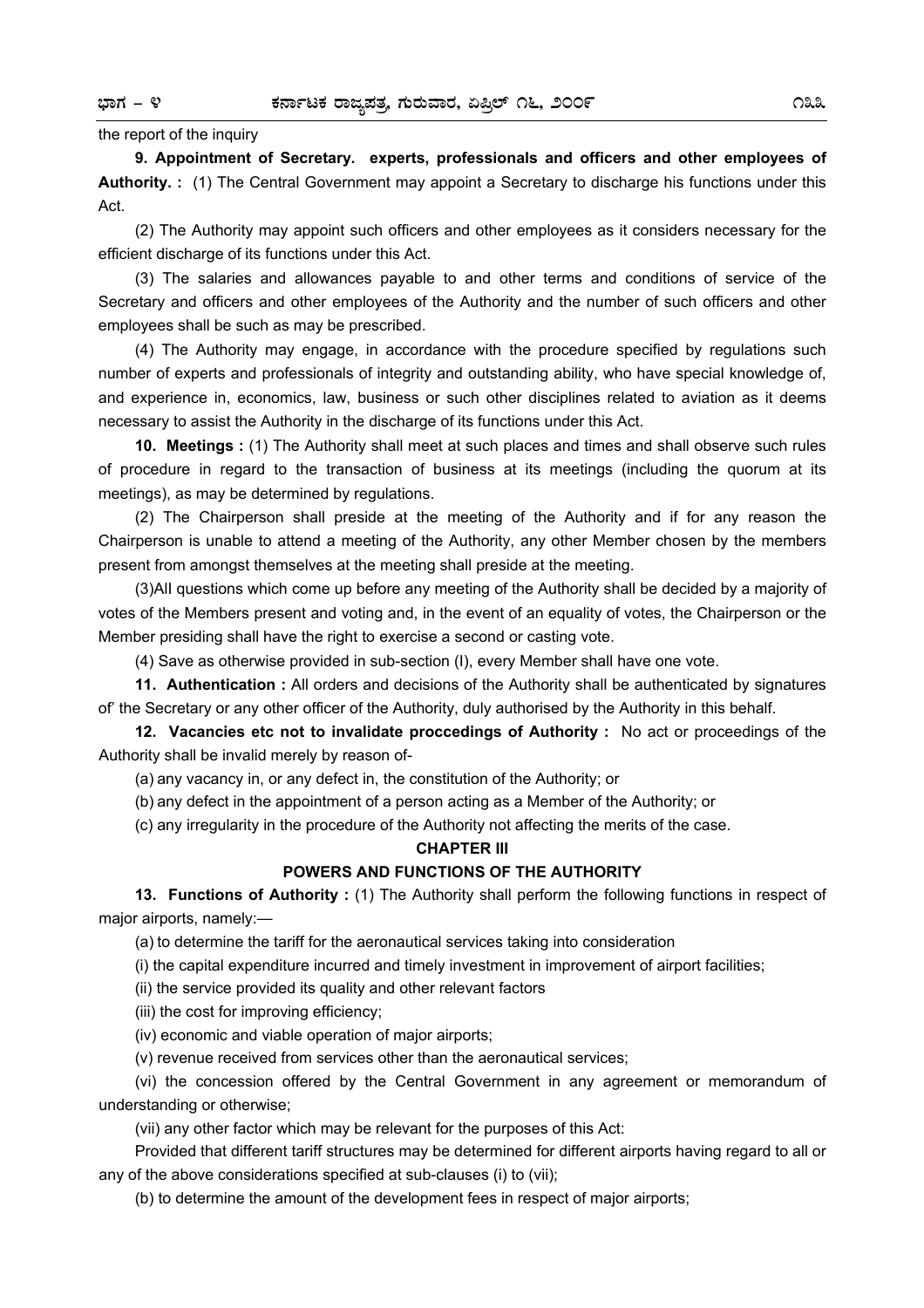(c) to determine the amount of the passengers service fee levied under rule 88 of the Aircraft Rules, 1937 made under the Aircraft Act, 1934 (22 of 1934);

 (d) to monitor the set performance standards relating to quality, continuity and reliability of service as may be specified by the Central Government or any authority authorised by it in this behalf;

(e) to call for such information as may be necessary to determine the tariff under clause (a);

 (f) to perform such other functions relating to tariff, as may be entrusted to it by the Central Government or as may be necessary to carry out the provisions of this Act.

 (2) The Authority shall determine the tariff once in five years and may if so considered appropriate and in public interest, amend, from time to time during the said period of five years, the tariff so determined.

 (3) While discharging its functions under sub-section (i) the Authority shall not act against the interest of the sovereignty and integrity of India, the security of the State, friendly relations with foreign States, public order, decency or morality.

 (4) The Authority shall ensure transparency while exercising its powers and discharging its functions, inter alia

(a) by holding due consultations with all stake—holders with the air port;

(b) by allowing all stake-holders to make their submissions to the authority; and

(c) by making all decisions of the authority fully documented and explained

 **14. Powers of Authority to call for information, conduct investigations, etc :** (i) Where the Authority considers it expedient so to do, it may by order in writing

(a) call upon any service provider at any time to furnish in writing such information or explanation relating to its functions as the Authority may require to access the performance of the service provider; or

 (b) appoint one or more persons to make an inquiry in relation to the affairs of any service provider; and

 (c) direct any of its officers or employees to inspect the books of account or other documents of any service provider.

 (2) Where any inquiry in relation to the affairs of a service provider has been undertaken under sub section (i)

 (a) every office of the Government department, if such service provider is a department of the Government; or

(b) every director, manager, secretary or other officer, if such service provider is a company, of

(c) every partner manager secretary or other officer if such ser vice provider or

 (d) every other person or body of persons who has had dealings in the course of business with any of the persons mentioned in clauses (b) or (c), shall be bound to produce before the Authority making the inquiry, all such books of account or other documents in his custody or power relating to, or having a bearing on the subject matter of such inquiry and also to furnish to the Authority with any such statement or information relating thereto as the case may be, required of him, within such time as may be specified.

 (3) Every service provider shall maintain such books of account or other documents as may be prescribed '

 (4) The Authority shall have the power to issue such directions to monitor the performance of the service providers as it may consider necessary for proper functioning by service providers.

 **15. Power of Authority to issue certain directions :** The Authority may, for the purpose of discharge of its functions under this Act, issue, from time to time to the service providers, such directions, as it may consider necessary.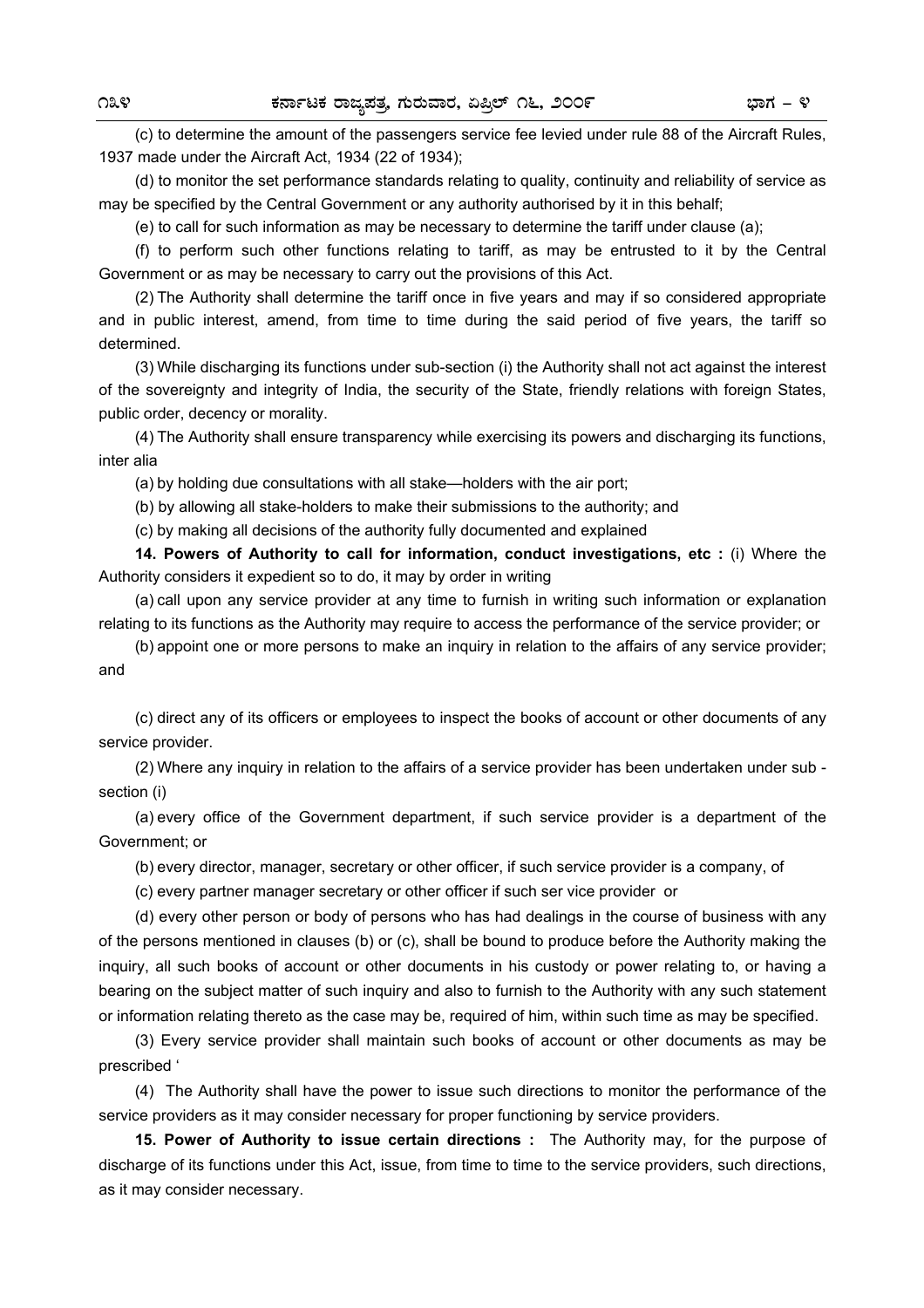**16. Power of seizure :** The Authority or any other officer specially authorised by it in this behalf may enter-any building or place where the Authority has reason to believe that any document relating to the subject matter of the inquiry may be found, and may seize any such document or take extracts or copies therefrom subject to the provisions of section 100 of the Code of Criminal Procedure, 1973 (2 of 1974) in so far as they may be applicable.

# **CHAPTER IV**

## **APPELLATE TRIBUNAL**

 **17. Establishment of Appellate Tribunal :** The Central Government shall, by notification in the Official Gazette, establish an Appellate Tribunal to be known as the Airports Economic Regulatory Authority Appellate Tribunal to –

 **(**a) adjudicate any dispute—

(i) between two or more service providers;

(ii) between a service provider and a group of consumer:

 Provided that the Appellate Tribunal may, if considers appropriate, obtain the opinion of the Authority, on any matter relating to such dispute;

Provided further that nothing in this clause shall apply in respect of matters—

 (i) relating to the monopolistic trade practice, restrictive trade practice and unfair trade practice which are subject to the jurisdiction of the Monopolies and Restrictive Trade Practices Commission established under sub-section (1) of section 5 of the Monopolies and Restrictive Trade Practices Act, 1969 (54 of 1969);

 (ii) relating to the complaint of an individual consumer maintainable before a Consumer Disputes Redressal Forum or a Consumer Disputes Redressal Commission or the National Consumer Redressal Commission established under section.9. of the Consumer Protection Act, 1986 (68 of 1986);

(iii) which are within the purview of the Competition Act, 2002 (12 of 2003),

 (iv) relating to an order of eviction which is appealable under section 28K of the Airports Authority of India Act, 1994 (55 of 1994)

 (b) hear and dispose of appeal against any direction, decision or order of the Authority under this Act.

**18. Application for settlement of disputes and appeals to Appellate Tribunal : (1) The Central** Government or a State Government or a local authority or any person may make an application to the Appellate Tribunal for adjudication of any dispute as referred to in clause (a) of section 17,'

(2) The Central Government or a State Government or a local authority or any person aggrieved by any direction, decision or order made by the Authority may prefer an appeal to the Appellate Tribunal.

 (3) Every appeal under sub - section (2) shall be preferred within a period of thirty days from the date on which a copy of the direction or order or decision made by the Authority is received by the Central Government or the State Government or the local authority or the aggrieved person and it shall be in such form, verified in such manner and be accompanied by such fee as may be prescribed:

 Provided that the Appellate Tribunal may entertain any appeal after the expiry of the said period of thirty days if it is satisfied that there was, sufficient cause for not filing it within that period.

 (4) On receipt of an application under sub-section (i) or an appeal under sub-section (2), the Appellate Tribunal may, after giving the parties to the dispute or the appeal an opportunity of being heard, pass such orders thereon as it thinks fit, '

 (5) The Appellate Tribunal shall send a copy of every order made by it to the parties to the dispute or the appeal and to the Authority, as the case may be.

 (6) The application made under sub-section (1) or the appeal preferred under sub section (2) shall be dealt with by it as expeditiously as possible and endeavour shall be made by it to dispose of the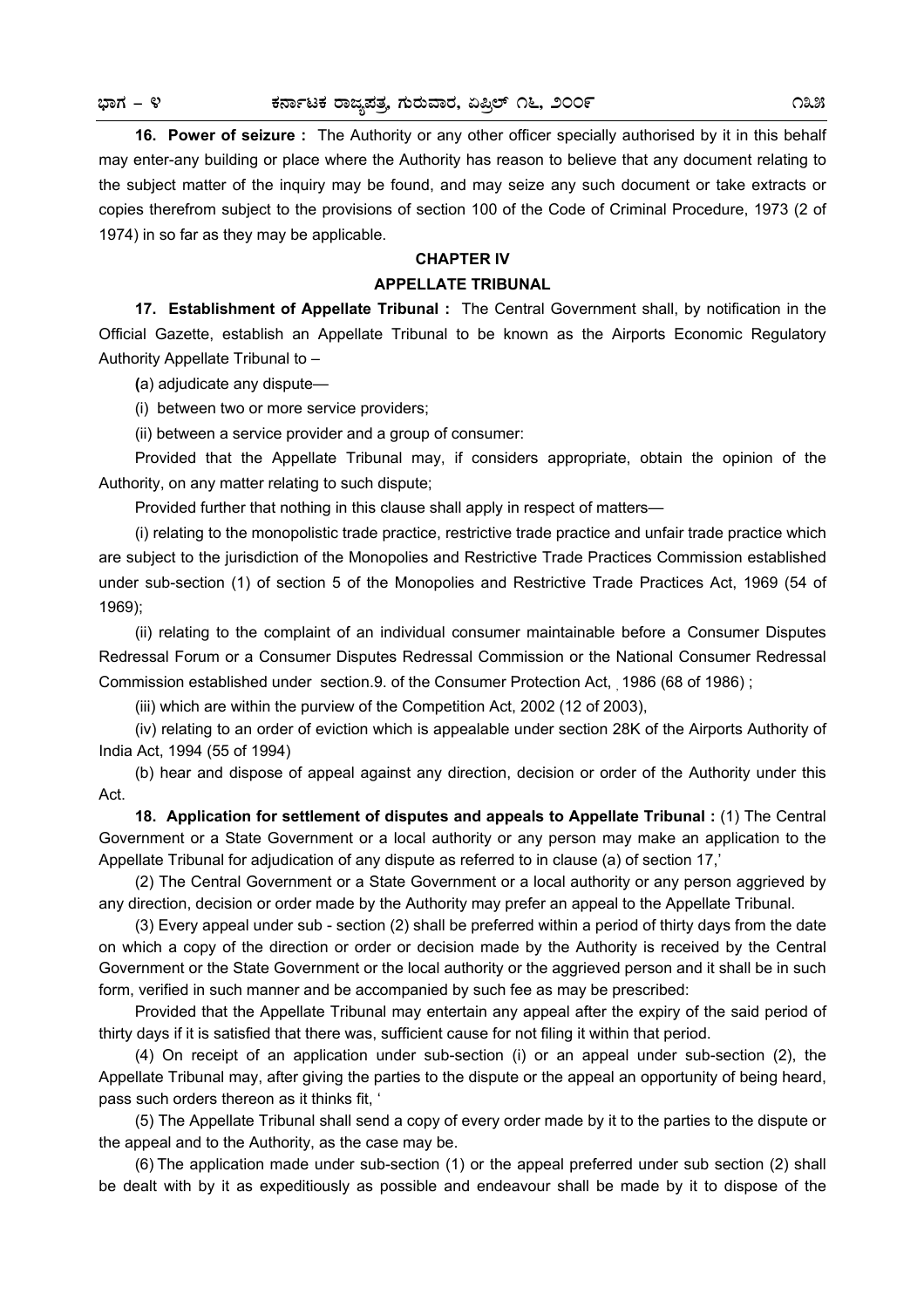application or appeal finally within ninety days from the date of receipt of application or appeal, as the case maybe:

 Provided that where any such application or appeal could not be disposed of within the said period of ninety days, the Appellate Tribunal shall record its reasons in writing for not disposing of the application or appeal within that period.

 (7) The Appellate Tribunal may, for the purpose of examining the legality or propriety or correctness, of any dispute made in any application under sub-section (1), or of any direction or order or decision of the Authority, referred to in the appeal preferred under subsection (2), on its own motion or otherwise, call for the records relevant to disposing of such application or appeal and make such orders as it thinks fit.

 **19. Composition of Appellate Tribunal :** (1) The Appellate Tribunal shall consist of a Chairperson and not more than two Members to be appointed, by notification in the official Gazette, by the Central Government:

 Provided that the chairperson or a Member holding a post as such in any other Tribunal established under any law for the time being in force in addition to his being the Chairperson or a Member of that Tribunal, may be appointed as the Chairperson or a Member, as thè case may be, of the Appellate Tribunal under this Act. .

 (2) The selection of Chairperson and Members of the Appellate Tribunal shall be made by the Central Government in consultation with the Chief Justice of India or his nominee.

**20. Qualifications for appointment of Chairperson and Members.-** A person shall not be qualified for appointment as the Chairperson or a Member of the Appellate Tribunal unless he-

 (a) in the case of Chairperson, is, or has been, a Judge of the Supreme Court or the Chief Justice of a High Court;

 (b) in the case of a Member, has held the post of Secretary to the Government of India or any equivalent post in the Central Government or the State Government for a total period of not less than two years in the Ministries or Departments dealing with aviation or economics or law or a person who is well versed in the field of aviation or economics or law.

**21. Term of office :** The Chairperson and every other Member of the Appellate Tribunal shall hold office as such for a term not exceeding three years from the date on which he enters upon his office .

Provided that no Chairperson or other Member shall hold office as such after he has attained,-

(a) in the case of Chairperson, the age of seventy years;

(b) In the case of any other Member, the age of sixty - five years.

 **22. Terms and conditions of service :** The salary and allowances payable to and the other terms and conditions of service of the Chairperson and other Members of the Appellate Tribunal shall be such as may be prescribed:

Provided that neither the salary and allowances nor the other terms and conditions of service of the Chairperson. or a Member of the Appellate Tribunal shall be varied to his disadvantage after appointment.

 **23. Vacancies :** If for reason other than temporary absence, any vacancy occurs in the office of the Chairperson or a Member of the Appellate Tribunal, the Central Government shall appoint another person in accordance with the provisions of this Act to fill the vacancy and the 'proceedings may be continued before the Appellate Tribunal from the stage at which the vacancy is filled

 **24. Removal and resignation :** (1) The Central Government may remove from office, the Chairperson or any Member of the Appellate Tribunal, who— .

(a) has been adjudged an insolvent; or

 (b) has been convicted of an offence which, in the opinion of the Central Government, involves moral turpitude; or

(c) has become physically or mentally incapable of acting as the Chairperson or a Member; or '

(d) has acquired such financial or other interest as is likely to affect prejudicially his functions as the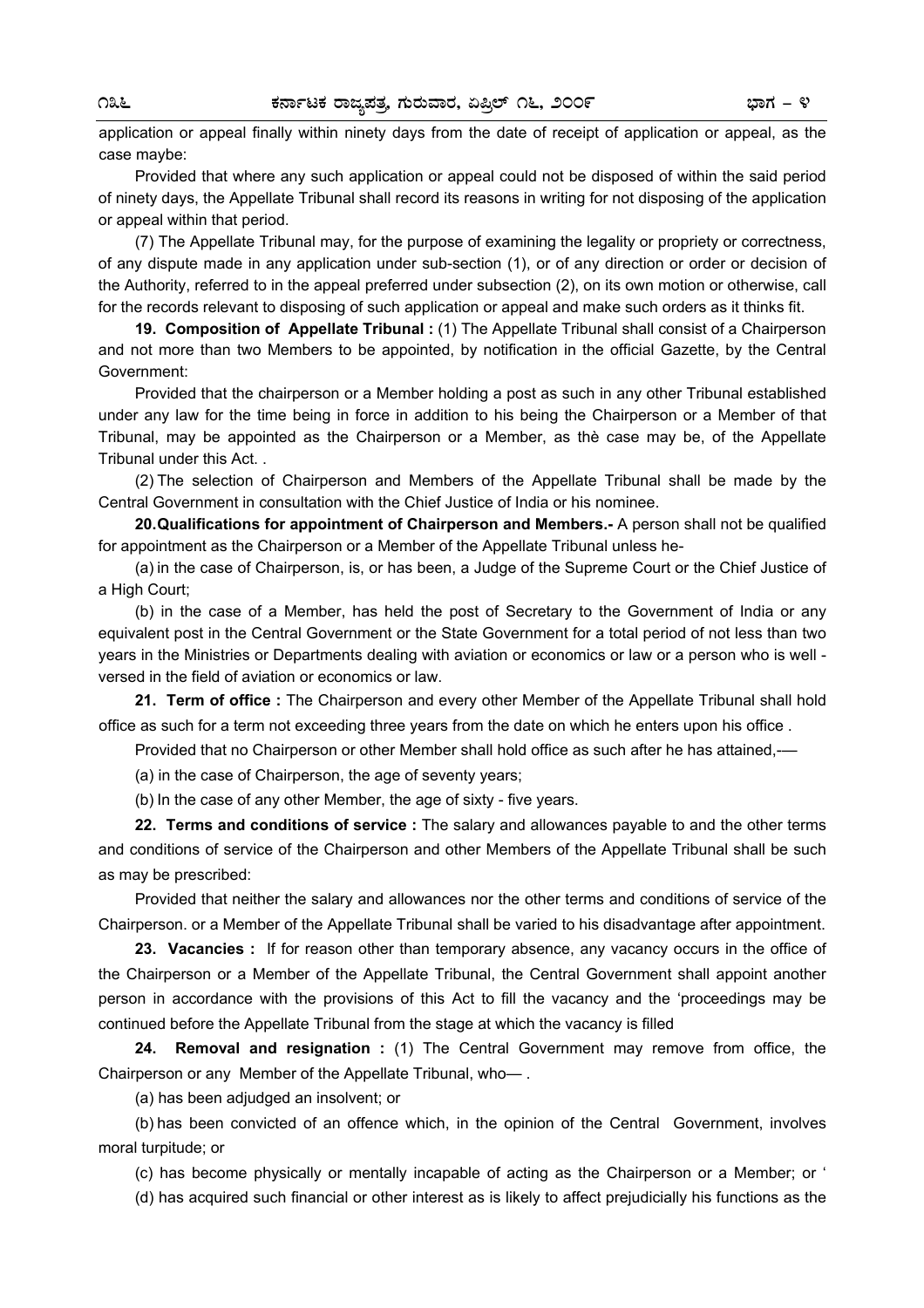Chairperson or a Member; or

(e) has so abused his position as to render his continuance in office prejudicial to the public interest.

 (2) Notwithstanding anything contained in sub - section (1), the Chairperson or a member of the Appellate Tribunal shall not be removed from his office on the ground specified in clause (d) or clause (e) of that sub-section unless the Supreme Court on a reference being made to it in this behalf by the Central Government, has, on an enquiry, held by it in accordance with such procedure as It may specify In this behalf, reported that the Chairperson or a Member ought, on such grounds, to be removed

 (3) The Central Government may suspend from office, the Chairperson or a Member of the Appellate Tribunal In respect of whom a reference has been made to the Supreme Court under sub - section (2), until the Central Government has passed an order on receipt of the report of the Supreme Court on such reference

 **25. Staff of Appellate Tribunal :** (1) The Central Government shall provide the Appellate Tribunal with such officers and employees as it may deem fit.

(2) The officers and employees ofthe Appellate Tribunal shall discharge their functions under the general superintendence of its Chairperson.

 (3) The salaries and allowances and other conditions of service of such officers and employees of the Appellate Tribunal shall be such as may be prescribed.

 **26. Decision to be by majority :** If the Chairperson and other Members differ in opinion on any matter, such matter shall be decided according to the opinion of the majority.

 **27. Members etc to be public servants :** The Chairperson, Members and other officers .and employees of the Appellate Tribunal shall be deemed to be public servants within the meaning of section 21 (45 of 1860) of the Indian Penal Code.

 **28. Civil court not to have jurisdiction :** No civil court shall have jurisdiction to entertain any suit or proceeding in respect of any matter which the Appellate Tribunal is empowered by or under this Act to determine and no Injunction shall be granted by any court or other authority in respect of any action taken or to be taken In pursuance of any power conferred by or under this Act.

**29. Procedure and powers of Appellate Tribunal :** (1) The Appellate Tribunal shall 'not be bound by the procedure laid down by the Code of Civil Procedure, 1908 (5 of 1908), but shall be guided by the principles of natural justice and, subject to the other provisions of this Act, the Appellate Tribunal shall have powers to regulate its own procedure.

 (2) The Appellate 'Tribunal shall 'have, for the purposes of discharging its 'functions under this Act, the same powers as are vested in a civil court under the Code of Civil Procedure, 1908 (5 of 1908), while trying a suit, in respect of the following matters, namely:

(a) summoning and enforcing the attendance of any person and examining him on oath;

(b) requiring the discovery and production of documents,

(c) receiving evidence on affidavits;

 (d) subject to the provisions of sections 123 and 124 of the Indian Evidence Act, 1872 (1 of 1872), requisitioning any public record or document or a copy of such record or document, from any office;

(e) issuing commissions for the examination of witnesses or documents;.

(f) reviewing its decisions,

(g) dismissing an application for default or deciding it, exparte,

 (h) setting aside any order of dismissal of any application for default or any order passed by it, exparte, and

(i) any other matter which may be prescribed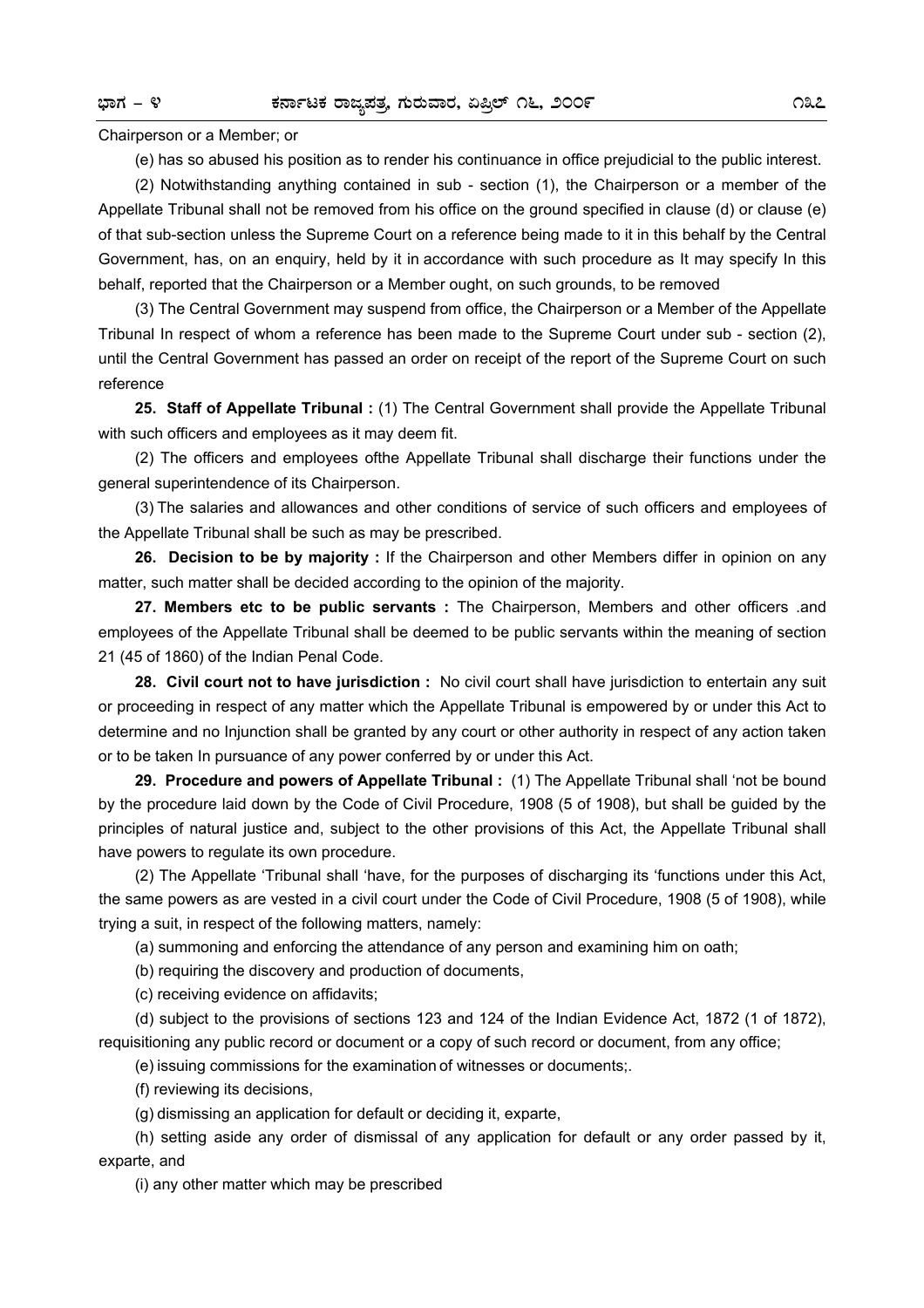(3) Every proceeding before the Appellate Tribunal shall be deemed to be a judicial, proceeding within the meaning of sections 193 and 228 (45 of 1860), and for the purposes of section 196 óf the Indian Penal Code and the Appellate Tribunal shall be deemed to be a civil court for the purposes of section 195 and Chapter XXVI of the Code of Criminal Procedure, 1973 (2 of 1974)

**30. Right to legal representation :** The applicant or appellant may either appear in person or authorises one or more chartered accountants or company secretaries or cost accountants or legal practitioners or any of Its officers to present his or Its case before the Appellate Tribunal

**Explanation —** For the purposes of this section,

(a) "chartered accountant" means a chartered accountant as defined in clause

 (b) of sub-section (1) of section 2 of the Chartered Accountants Act, 1949 (38 of 1949) and who has obtained a certificate of practice under sub-section (1) of section 6 of that Act,

 (b) "company secretary" means a company secretary as defined in clause (c) of sub - section (1) of section 2 of the Company Secretaries Act, 1980 (56 of 1980) and who has obtained a certificate of practice under sub-section (1) of section 6 of that Act,

(c) cost accountant" means a cost accountant as defined in clause (b) of subsection (1) of section 2 of the Cost and Works Accountants Act, 1959, (23 of 1959) and who,has obtained a certificate of practice under sub-section (1) of section 6 of that Act;

(d) "legal practitioner" means an advocate, vakil or an attorney of any High Court, and includes a plender in practice

**31 Appeal to Supreme Court :** (1) Notwithstanding anything contained In the Code of Civil Procedure, 1908 (5 of 1908) or in any other law, an appeal shall lie against any order, not being an interlocutory order, of the' Appellate Tribunal to the Supreme Court on one or more of the grounds specified in section 100 of that Code. ' '

(2) No appeal shall lie against any decision or order made by the Appellate Tribunal with the consent of the parties.

(3) Every appeal under this section shall be preferred within a period of ninety days from the date of the decision or order appealed against:

Provided that the Supreme Court may entertain the appeal after the expiry of the said period of ninety days, if it is satisfied that the appellant was prevented by sufficient cause from preferring the appeal in time

**32. Orders passed by Appellate Tribunal to be executable as a decree :** (1) An order passed by the Appellate Tribunal under this Act shall be executable by the Appellate Tribunal as a decree of civil court, and for this purpose, the Appellate Tribunal shall have all the powers of a civil court.

(2) .Notwithstanding anything contained in sub-section (1), the Appellate Tribunal may transmit any order made by it to a civil court having local jurisdiction and such civil court shall execute the order as if it were a decree made by that court..

## **CHAPTER V FINANCE, ACCOUNTS AND AUDIT**

**33. Budget :** The Authority shall prepare, in such form and at such time in each financial year as may be prescribed, its budget for the next financial year, showing the estimated receipts and expenditure of the Authority and forward the same to the Central Government, for information.

**34. Grants by Central Government :** The Central Government may, after due appropriation made by Parliament by law in this behalf, make to the Authority grants of such sums of money as are required to be paid for the salaries and allowances payable to the Chairperson and other Members and the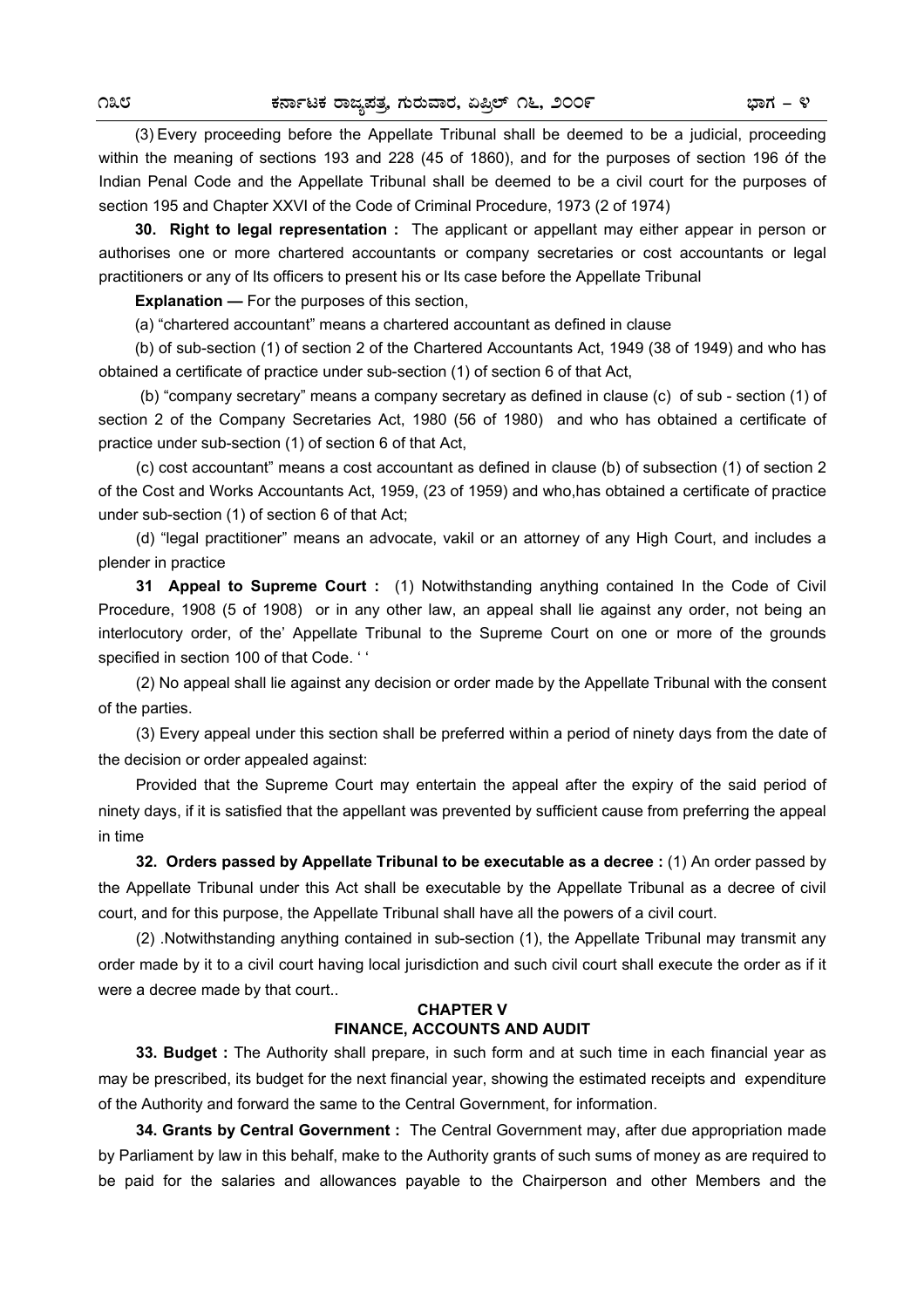administrative expenses, including the salaries and allowances and pension payable to or in respect of officers and other employees of the Authority.

**35. Annual statement of accounts :** (1) The Authority shall maintain proper accounts and other relevant records and prepare an annual statement of accounts in such form as may be prescribed by the Central Government in consultation, with the Comptroller and Auditor-General of India,

(2) The accounts of the Authority shall be audited by the Comptroller and Auditor-General of India at such intervals as may be specified by him

(3) The Comptroller and Auditor-General of India or any person appointed by him in connection with the audit of the accounts of the Authority under this Act shall have the same rights, privileges and authority in connection with such audit, as the Comptroller and Auditor - General of India generally has, in connection with the audit of the Government accounts and, in particular shall have the right to demand the production of books, accounts, connected vouchors and other documents and papers and to Inspect any of the offices of the Authority.

(4) The accounts of the Authority, as certified by Comptroller and Auditor-General of India or any other person appointed by him in this behalf, together with the audit report thereon, shall be forwarded annually to the Central Government and the Central Government shall cause the same to be laid before each House of Parliament.

**36. Furnishing of returns, etc., to Central Government :** (1) The Authority shall furnish to the Central Government, at such time and in such form and manner as may be prescribed or as the Central Government may direct, such returns and statements and such particulars in regard to any matter under the jurisdiction of the Authority, as the Central Government may from time to time, require

(2) The Authority shall prepare, once every year, in such form and at such time as may be prescribed, an annual report, giving a summary of its activities during the previous year and copies of the report shall be forwarded to the Central Government.

(3) A copy of the report received under sub-section (2) shall be laid by the Central Government, as soon as may be after it is received, before each House of parliament

### **CHAPTER VI**

### **OFFENCES AND PENALTIES**

**37. Penalty for wilful failure to comply with orders of Appellate Tribunal :** If any person wilfully fails to comply with the order of the Appellate Tribunal, he shall be punishable with fine which may extend to one lakh rupees and in case of a second or subsequent offence with fine which may extend to two lakh rupees and in the case of continuing contravention with additional fine which may extend to two Iakh rupees for every day during which such default continues.

**38. Punishment for non-compliance of orders and directions under this Act :** Whoever fails to comply with any order or direction given under this Act, or' contravenes, or attempts to contravene or abets the contravention of the provisions of this Act or of any rules or regulations made thereunder shall be punishable with fine which may extend to one lakh rupees and in the case of a second or subsequent offence with fine which may extend to two lakh rupees and in the case of a continuing contravention with an additional fine which may extend to four thousand rupees for every day during which the default continues.

**39. Punishment for non-compliance with order of Authority or Appellate Tribunal :** If any person wilfully fails to comply with an order of the Authority or of the Appellate Tribunal, passed under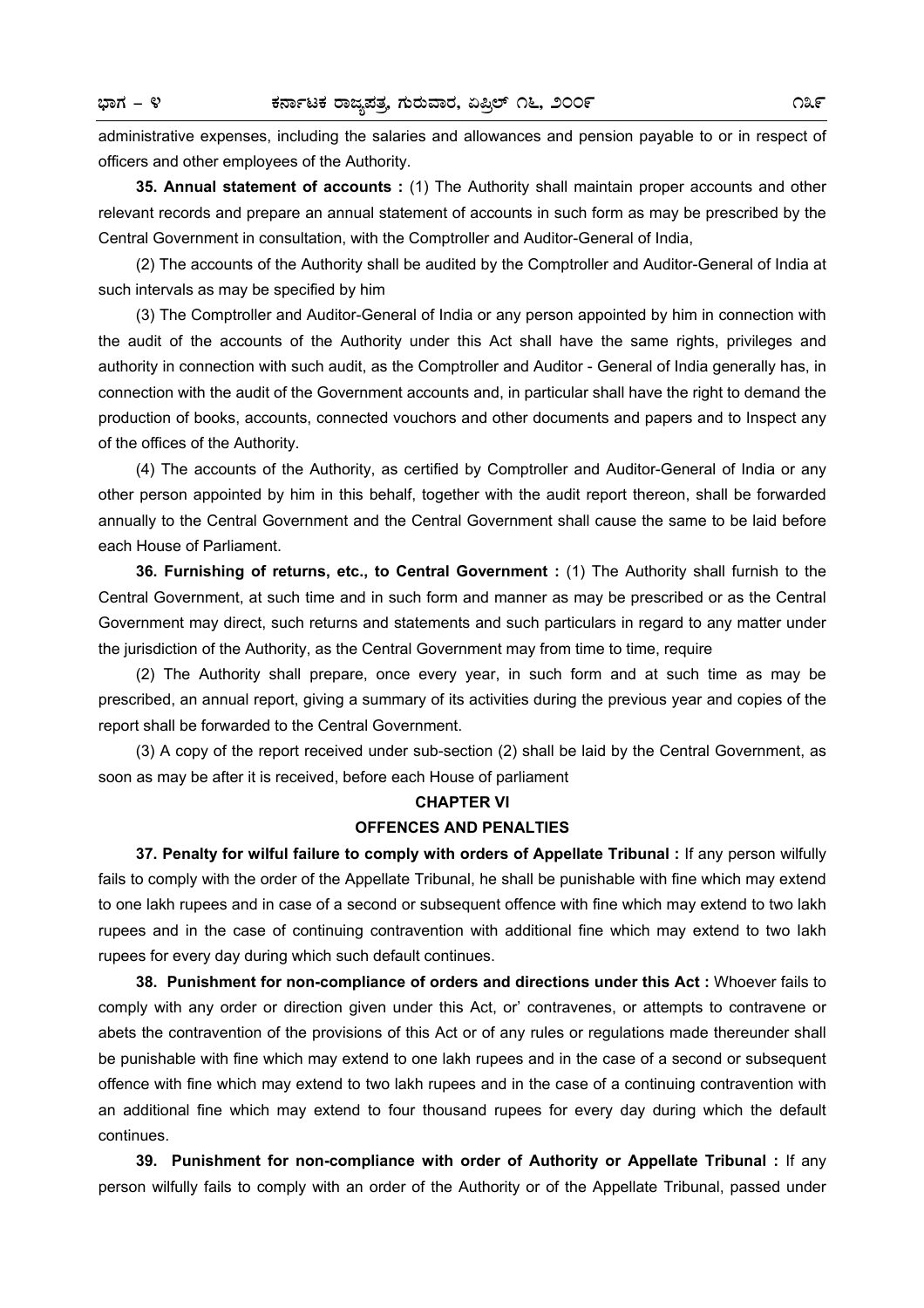Chapter IV, he shall be punishable with fine which may' extend to one lakh rupees and, in the case of a second or subsequent offence, with fine which may extend to two lakh rupees and in the case of a Continuing failure, with an additional fine which may extend to four thousand rupees for every day during which such failure continues.

**40. Offences by companies :** (1) Where an offence under this Act has been committed by a, company, every person who, at the time the offence was committed, was in charge of and was responsible to the company for the conduct of, the business of the company, as well as the company, shall be deemed to be guilty of the offence and shall be liable to be proceeded against and punished accordingly:

Provided that nothing contained in this sub-section shall render any such person liable to any punishment provided in this Act, if he proves that the offence was committed without his knowledge or that he had exercised all due diligence to prevent the commission of such offence.

(2) Notwithstanding anything contained In sub-section (1), where an offence under this Act has been committed by a company, and it is proved that the offence has been committed with the consent or connivance of, or is attributable to any neglect on the part of, any director, manager, secretary or other officer of the company, such director, manager, secretary or other officer shall also be deemed to be guilty of the offence and shall be liable to be proceeded against and punished accordingly.

**Explanation.—** For the purposes of this section—

a) "company" means any body corporate and includes a firm or other association -of individuals; and

(b) "director" means a whole-time director in the company and in relation to a firm, means a partner in the firm.

**41. Offences by Government Departments :** (1) Where an offence under this Act has been committed by any Department of Government or any of its undertakings, the Head of the Department or its undertakings shall be deemed to be guilty of an offence and shall be liable to be proceeded against and punished accordingly unless he proves that the offence was committed without his knowledge or that he had exercised all due diligence to prevent the commission of such offence.

(2) Notwithstanding anything contained in sub-section (1), where an offence under this Act has been committed by any Department of Government or its undertakings and it is proved that the offence has been committed with the consent or connivance of, or is attributable to any neglect on the part of any officer, other than the Head of the Department, or its undertakings, such officer shall also be deemed to be guilty of that offence and shall beliable to be proceeded against and punished accordingly.

## **CHAPTER VII**

## **MISCELLANEOUS**

**42. Directions by Central Government :** (1) The Central Government may, from time to time, issue to the Authority such directions as it may think necessary in the interest of the sovereignty and integrity of India, the security of the State, friendly relations with foreign States, public order, decency or morality.

(2)Without prejudice to the foregoing provisions, the Authority shall, in exercise of its powers or the performance of its functions, be bound by such directions on questions of policy as the Central Government may give in writing to it from time to time:

Provided that the Authority shall, as far as practicable, be given an opportunity to express its views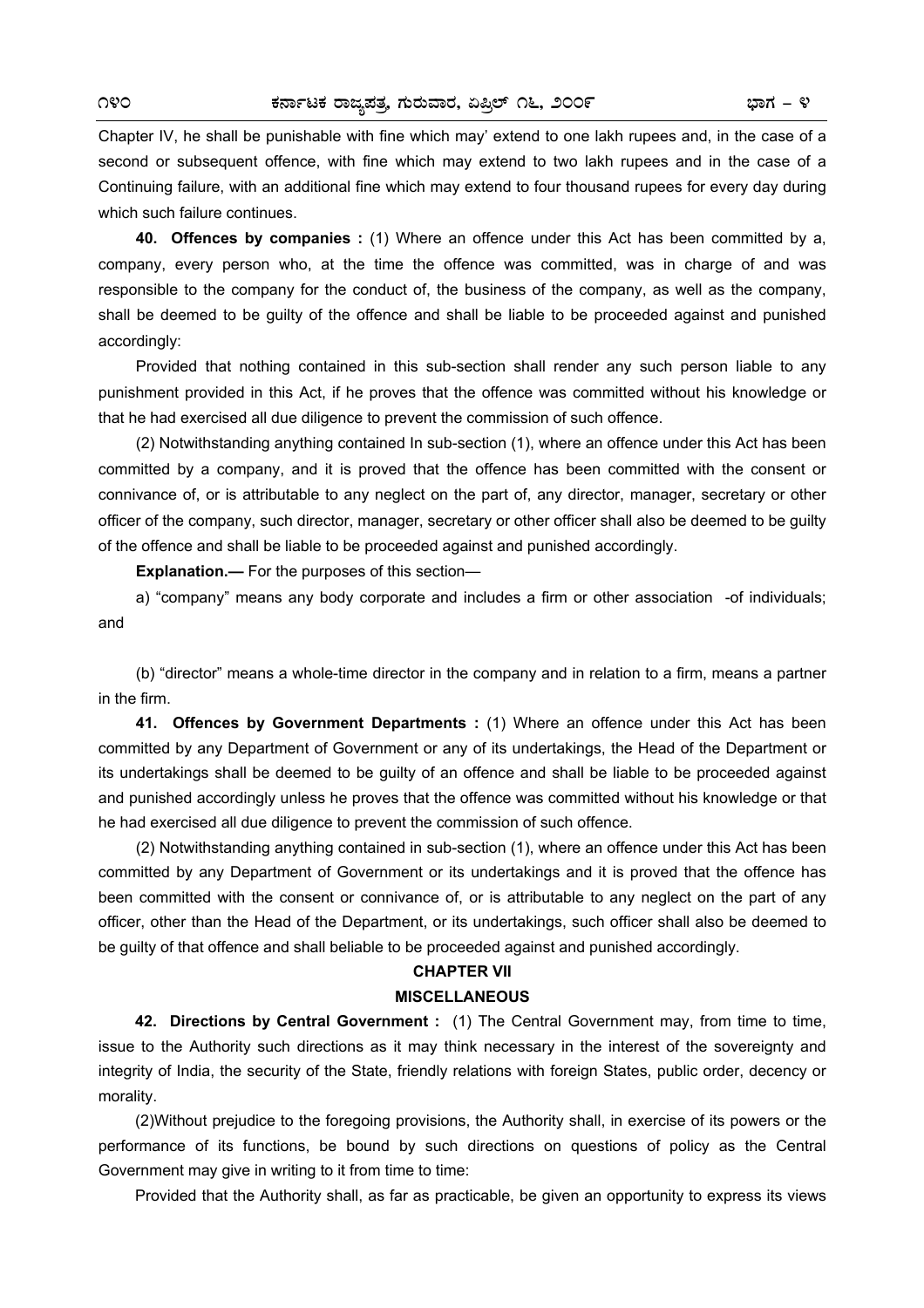before any direction is given under this sub-section.

(3) The decision of the Central Government whether a question is one of policy or not shall be final.

**43. Members, officers and employees of Authority to be public servants :** The Chairperson, Members, officers and other employees of the Authority shall be deemed, when acting or purporting to act in pursuance of any of the provisions of this Act to be public servants within the meaning of section 21 (45 of 1860), of the Indian Penal Code.

**44. Bar of Jurisdiction :** No civil court shall have jurisdiction in respect of any matter which the Authority is empowered by or under this Act to determine.

**45. Protection of action taken in good faith :** No suit, prosecution or other legal proceedings shall lie against the Central Government or the Authority or any Member, officer or other employees thereof for anything which is in good faith done or intended to be done under this Act or the rules and regulations made thereunder.

**46. Exemption from tax on wealth and income :** Notwithstanding anything contained in the Wealth-tax Act, 1957 (27 of 1957), the Income - tax Act, 1961 (43 of 1961), or any other enactment for the time being in force relating to tax on wealth, income, profits or gains, the Authority shall not be liable to pay wealth - tax, income-tax or any other tax in respect of their wealth, income, profits or gains derived.

**47. Cognizance of offences :** No court shall take cognizance of an offence punishable under this Act, except upon a complaint in writing made by the Authority or by any officer of the Authority duly authorised by the Authority for this purpose.

**48. Delegation of powers :** The Authority may, by general or special order in writing, delegate to the Chairperson or any Member or officer of the Authority, subject to such conditions and limitations, if any, as may be specified in the order, such of its powers and functions under this Act (except the power to settle disputes and the power to make regulations), as It may deem necessary.

**49. Power of Central Government to supersede Authority :** (1) If, at any time, the Central Government is of opinion

(a) that on account of a grave emergency, the Authority is unable to discharge the functions and duties imposed on it by or under the provisions of this Act, or

(b) that the Authority has persistently made default in complying with any direction issued by the Central Government under this Act or in the discharge of the functions and duties imposed on it by or under the provisions of this Act and as a result of- which default, the financial position of the Authority or the administration of any airport, heliport, airstrip, civil enclave or aeronautical communication station has deteriorated; or

(c) that circumstances exist which render it necessary in the public interest so to do, the Central Government may, by notification in the Official Gazette, supersede the Authority for such period, not exceeding six months, as may be specified in the notification:

Provided that before issuing a notification under this sub-section for the reasons mentioned in clause (b), the Central Government shall give a reasonable opportunity to the Authority to show cause as to why it should not be superseded and shall consider the explanations and objections, if any, of the Authority.

(2) Upon the publication of a notification under sub-section (1) superseding the Authority,—

a) all the Members shall, as from the date of supersession, vacate their offices as such;

(b) all the powers, functions and duties which may, by or under the provisions of this Act, be exercised or discharged by or on behalf of the Authority, shall until the Authority is re-constituted under sub-section (3), be exercised and discharged by such person or persons as the Central Government may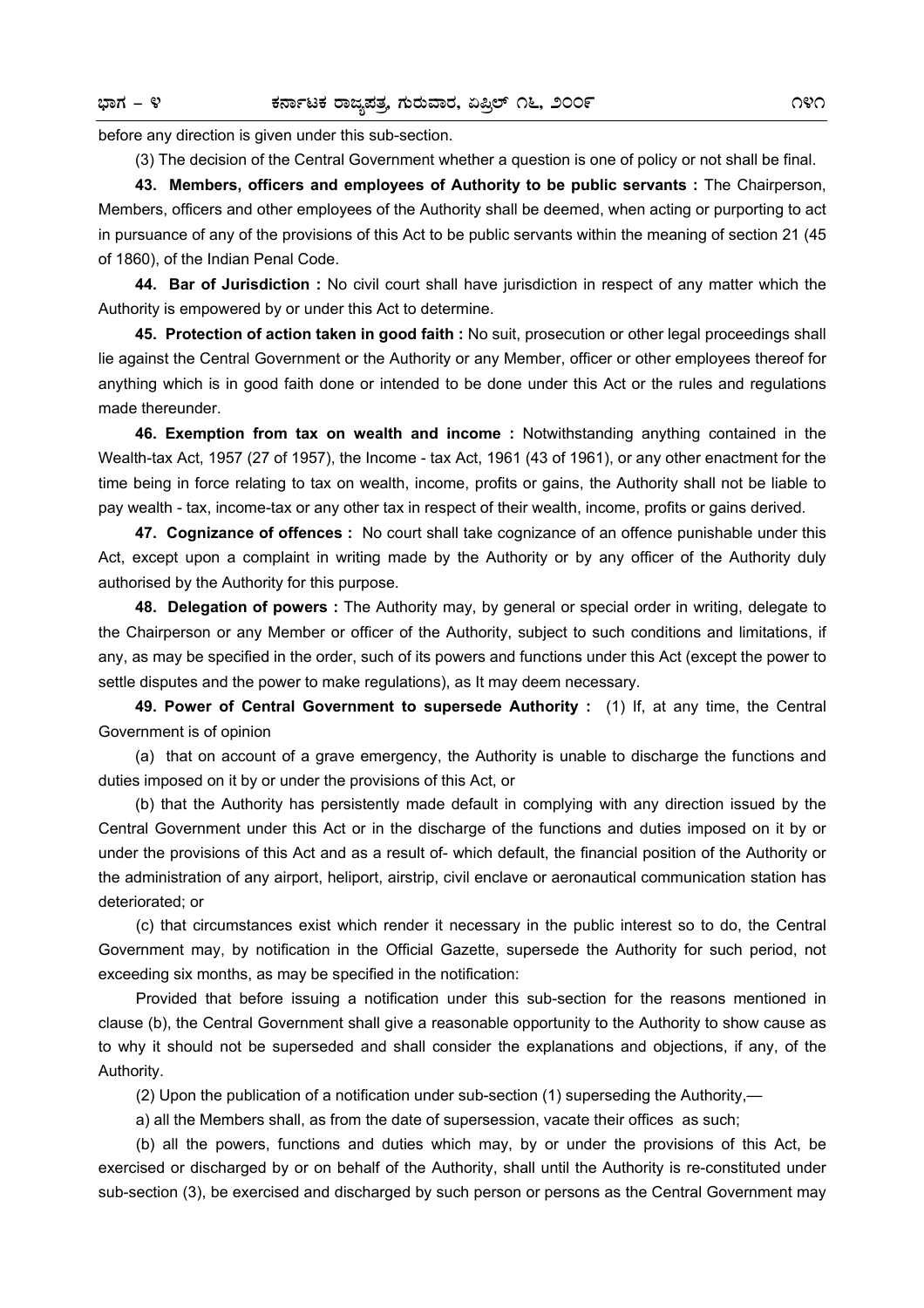#### direct;

(c) all property owned or controlled by the Authority shall, until the Authority is re-constituted under sub-section (3), vest in the Central Government.

(3) On the expiration of the period of supersession specified in the notification issued under subsection (1), the Central Government may,—

(a) extend the period of supersession for such further term not exceeding six months, as it may consider necessary; or

(b) re-constitute the Authority by fresh appointment and in such case the Members who vacated their offices under clause (a) of sub-section (2) shall not be deemed disqualified for appointment:

Provided that the Central Government may, at any time before the expiration of the period of supersession, whether as originally specified under sub-section (1) or as extended under this sub-section, take action under clause (b) of this sub-section.

(4) The Central Government shall cause a notification issued under sub-section (1) and a full report of any action taken under this section and the circumstances leading to such action to be laid before both Houses of Parliament at the earlist opportunity

**50. application of other laws not barred :** The provisions of this Act shall be in addition to, and not in derogation of, the provisions of any other law for the time being in force.

**51. Power to make rules :** (1) The Central Government may, by notification in the Official Gazette, make rules for carrying out the provisions of this Act.

(2) In particular, and without prejudice to the generality of the foregoing power, such rules may provide for all or any of the following matters, namely:—

(a) the salary and allowances payable to, and the other conditions of service of, the Chairperson and other Members under sub-section (2) of section 6;

(b) the form and manner in which and the Authority before whom the oath of office and secrecy shall be made and subscribed under sub-section (4) of section 6;

(c) the powers and functions to be exercised or discharged by the Chairperson under section 7:

(d) the procedure for conducting any inquiry made under sub - section (2) of section 8;

(e) the salaries and allowances payable to, and the other terms and conditions of service of the Secretary, officers and other employees of the Authority under subsection (3) of section 9;

(f) the performance standards relating to the quality, continuity and reliability of service to be monitored under clause (d) of sub- section (1) of section 13;

(g) the books of account or other documents which are required to be maintained by the service provider under sub-section (3) of section 14;

(h) the form and manner in which the form shall be verified and fee to be accompanied by the form under sub-section (3) of section 18;

(i) the salary and allowances payable to, and the other terms and conditions of service of the Chairperson and other Members of the Appellate Tribunal under section 22;

(J) the salaries and allowances and other conditions of service of such officers and employees of the Appellate Tribunal under sub-section (3) of section 25;

(k) the matters in respect of which the Authority will have the powers of a civil court under clause (a) of sub-section (2) of section 29;

(l) the form in which the Authority shall prepare, and at such time in each financial year, its budget and the time at which such budget shall be prepared under section 33;

(m) the form in which proper accounts and other relevant records shall be maintained and the annual statement of accounts shall be prepared by the Authority under sub-section (1) of section 35;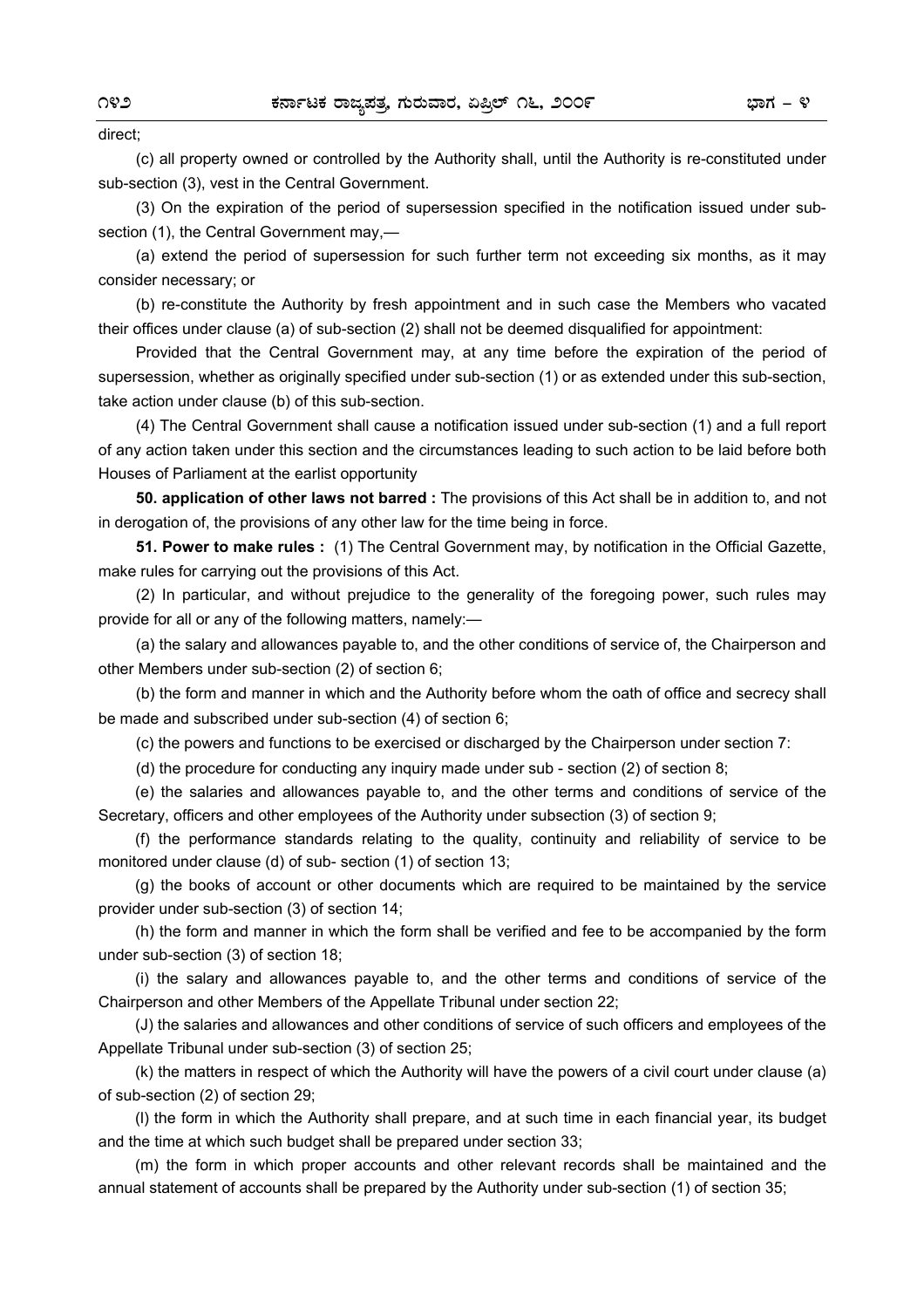(n) the form, manner and the time in which the returns and statements shall be furnished by the Authority under sub-section (1) of section 36;

(o) the form and time at which the annual report shall be prepared by the Authority under subsection (2) of section 36;

(p) any other matter which is to be, or may be, prescribed, or in respect of which provision is to be made by rules.

**52. Power to make regulations :** (1) The Authority may, by notification in the Official Gazette, and with the previous approval of the Central Government, make regulations, not inconsistent with this Act, and the rules made thereunder, to carry out the purposes of this Act.

(2) In particular, and without prejudice to the generality of the foregoing power, such regulations may provide for all or any of the following matters, namely:

• • (a) the procedure in accordance with which the experts and professionals may be engaged under sub-section (4) of section 9;

(b) the places and time of meetings of the Authority and the procedure to be followed at such meetings, (including the quorum at its meetings) under sub-section (1) of section 10;

(c) any other matter which is required to be, or may be, specified by regulations.

**53. Rules and regulations to be laid before Parliament :** Every rule made by the Central Government, and every regulation made by the Authority, under this Act shall be laid, as soon as may be after it is made, before each House of parliament, while it is in session, for a total period of thirty days, which may be comprised in one session or in two or more successive sessions, and if, before the expiry of the session immediately following the session or the successive sessions aforesaid, both Houses agree in making any modification in the rule or regulation or both Houses agree that the rule or regulation should not be made, the rule or regulation shall thereafter have effect only in such modified form or be of no effect, as the case may be, so, however, that any such modification or annulment shall be without prejudice to the validity of anything previously done under that rule or regulation.

**54. Amendment of certain enactments :** The enactments specified in the schedule to this Act shall be amended in the manner specified therein and such amendments shall take effect on the date of establishment of the Authority

**55. Power to remove difficulties :** (1) if any difficulty arises in giving effect to the provisions of this Act, the Central Government may, by order published in the Official Gazette, make such provisions, not inconsistent with the provisions of this Act, as may appear to it to be necessary for removing the difficulty:

Provided that no order shall be made under this section after the expiry of two years from the date of commencement of this Act.

(2) Every order made under this section shall be laid, as soon as may be after it is made, before each House of Parliament.

## **THE SCHEDULE [See section 54] AMENDMENT THE AIRCRAFT ACT, 1934 (22 OF 1934)**

Section 5, sub-section (2), clause (ab), for "or revision on tariff of operators of airtransport services", substitute "or revision on tariff of operators of air transport services [other than the tariff referred to in clause (a) of sub - section (1) of section 13 of the Airports Economic Regulatory Authority of India Act, 2008)"

## **AMENDMENT TO THE AIRPORTS AUTHORITY OF INDIA ACT, 1994 (55 of 1994)**

1. Section 22A, for the portion beginning with the words "The Authority may" and ending with the words "for the purposes of— ", substitute the following:—